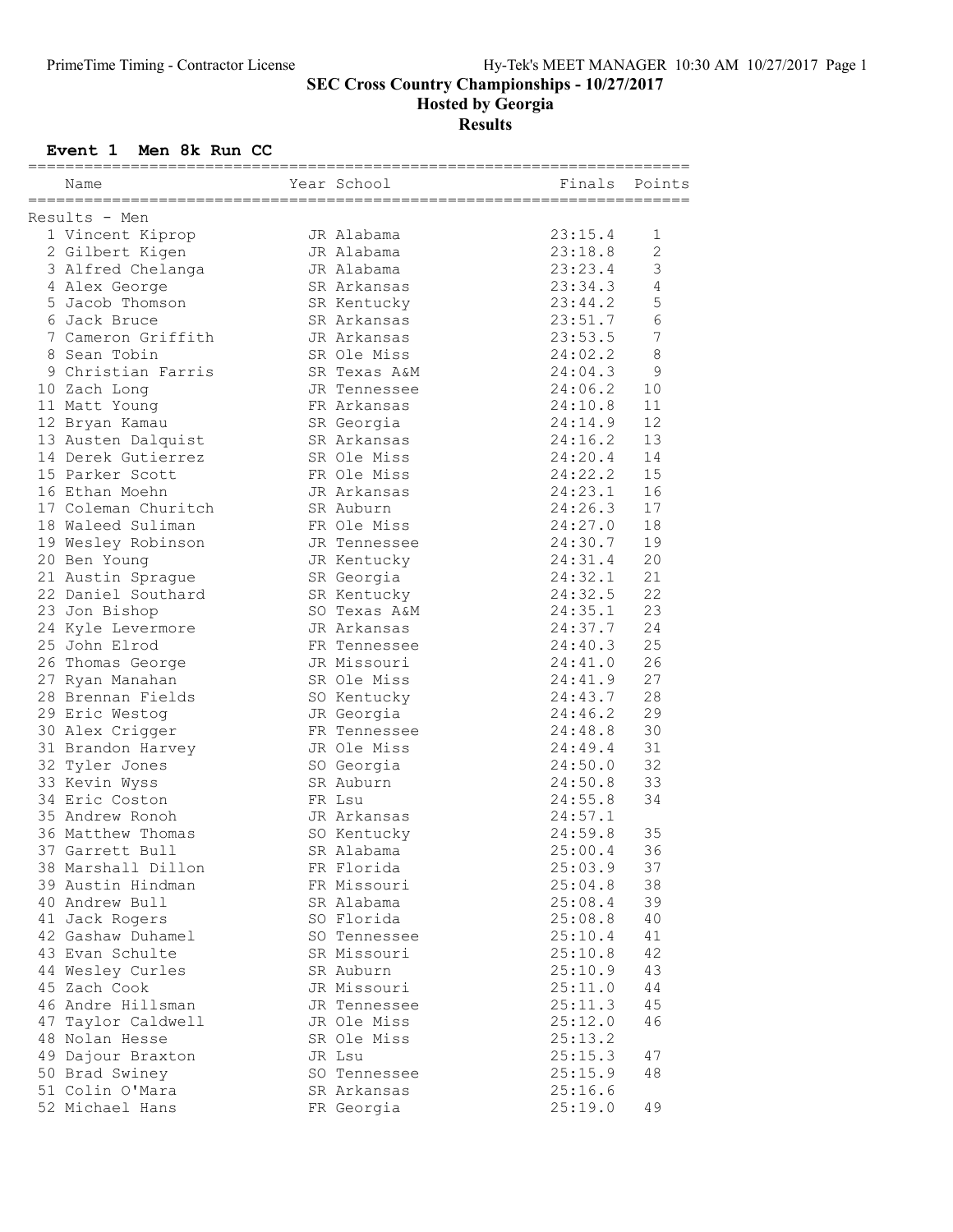SEC Cross Country Championships - 10/27/2017

Hosted by Georgia

Results

| Event 1 Men 8k Run CC    |               |         |    |
|--------------------------|---------------|---------|----|
| 53 Trevor Gilley         | SR Ole Miss   | 25:20.7 |    |
| 54 Brandt Preston        | SO Texas A&M  | 25:21.2 | 50 |
| 55 Marc Dubrick          | SR Missouri   | 25:23.5 | 51 |
| 56 Darr Smith            | FR Georgia    | 25:24.7 | 52 |
| 57 Alex Mortimer         | FR Kentucky   | 25:28.4 | 53 |
| 58 Jon Moses             | SR Georgia    | 25:30.5 | 54 |
| 59 Cole Dowdy            | SO Kentucky   | 25:33.3 | 55 |
| 60 Kendall Muhammad      | JR Kentucky   | 25:34.4 |    |
| 61 Wesley Pectol         | SR Auburn     | 25:36.4 | 56 |
| 62 Ben Savino            | FR Ole Miss   | 25:37.6 |    |
| 63 Mitchell Gomez        | SR Auburn     | 25:38.3 | 57 |
| 64 Terrell Estime        | JR Georgia    | 25:38.5 |    |
| 65 Jay Spieler           | SR Auburn     | 25:39.3 | 58 |
| 66 Taylor Clayton        | JR Texas A&M  | 25:39.9 | 59 |
| 67 Zephyr Seagraves      | FR Texas A&M  | 25:40.3 | 60 |
| 68 Aidan Livingston      | FR Vanderbilt | 25:40.6 | 61 |
| 69 Blake Lowery          | FR Florida    | 25:41.7 | 62 |
| 70 Harrison Thomas       | SO Vanderbilt | 25:42.4 | 63 |
| 71 Jacob Perry           | JR Texas A&M  | 25:43.7 | 64 |
| 72 Jonathan Hulzebos     | SO Florida    | 25:46.3 | 65 |
| 73 Sheldon Keence        | SR Missouri   | 25:46.7 | 66 |
| 74 Clay Austell          | JR Alabama    | 25:47.2 | 67 |
| 75 Jonathan Pelham       | SO Georgia    | 25:47.4 |    |
| 76 Conner Hawkins        | FR Tennessee  | 25:48.2 |    |
| 77 Jack Beitter          | JR Florida    | 25:48.8 | 68 |
| 78 Chase Buckelew        | FR Alabama    | 25:50.2 | 69 |
| 79 Jason Vincze          | JR Vanderbilt | 25:50.3 | 70 |
| 80 Evan Prizy            | SR Alabama    | 25:52.1 |    |
| 81 Evan Suzman           | JR Vanderbilt | 25:56.1 | 71 |
| 82 Ryan Yerrow           | FR Texas A&M  | 25:56.3 | 72 |
| 83 Daniel Tanner         | SR Lsu        | 26:00.4 | 73 |
| 84 Justin Loquercio      | SO Missouri   | 26:03.8 | 74 |
| 85 Erik Armes            | SO Auburn     | 26:04.7 | 75 |
| 86 Preston Cates         | SO Arkansas   | 26:05.7 |    |
| 87 Eli Canal             | JR Texas A&M  | 26:10.7 |    |
| 88 Andy Smith            | SO Auburn     | 26:11.0 |    |
| 89 Tanner Dowdy          | SO Kentucky   | 26:12.7 |    |
| 90 Zach Purvis           | FR Florida    | 26:14.7 | 76 |
| 91 Tommy McDonough       | FR Auburn     | 26:22.0 |    |
| 92 Stephen Mugeche       | SO Missouri   | 26:25.5 |    |
| 93 Andrew Irvine         | SO Vanderbilt | 26:27.9 | 77 |
| 94 DC Lipani             | SR Lsu        | 26:28.1 | 78 |
| 95 Sam Erickson          | JR Texas A&M  | 26:32.4 |    |
| 96 Drew Kelley           | JR Tennessee  | 26:32.6 |    |
| 97 Adam Johnston         | FR Tennessee  | 26:33.3 |    |
| 98 Jack Bradley          | FR Georgia    | 26:34.5 |    |
| 99 Jesse Millson         | FR Florida    | 26:39.7 | 79 |
| 100 Hayden Blalock       | FR Alabama    | 26:43.9 |    |
| 101 Michael Widmann      | SO Missouri   | 26:50.7 |    |
| 102 Harrison Martingayle | SO Lsu        | 26:56.1 | 80 |
| 103 Jack Rogers          | FR Auburn     | 26:59.3 |    |
| 104 Dominic Williams     | FR Florida    | 26:59.6 |    |
| 105 Caleb Casolaro       | JR Vanderbilt | 27:06.9 | 81 |
| 106 Ben Goodman          | SR Missouri   | 27:09.0 |    |
| 107 Bryce Statham        | SO Florida    | 27:12.4 |    |